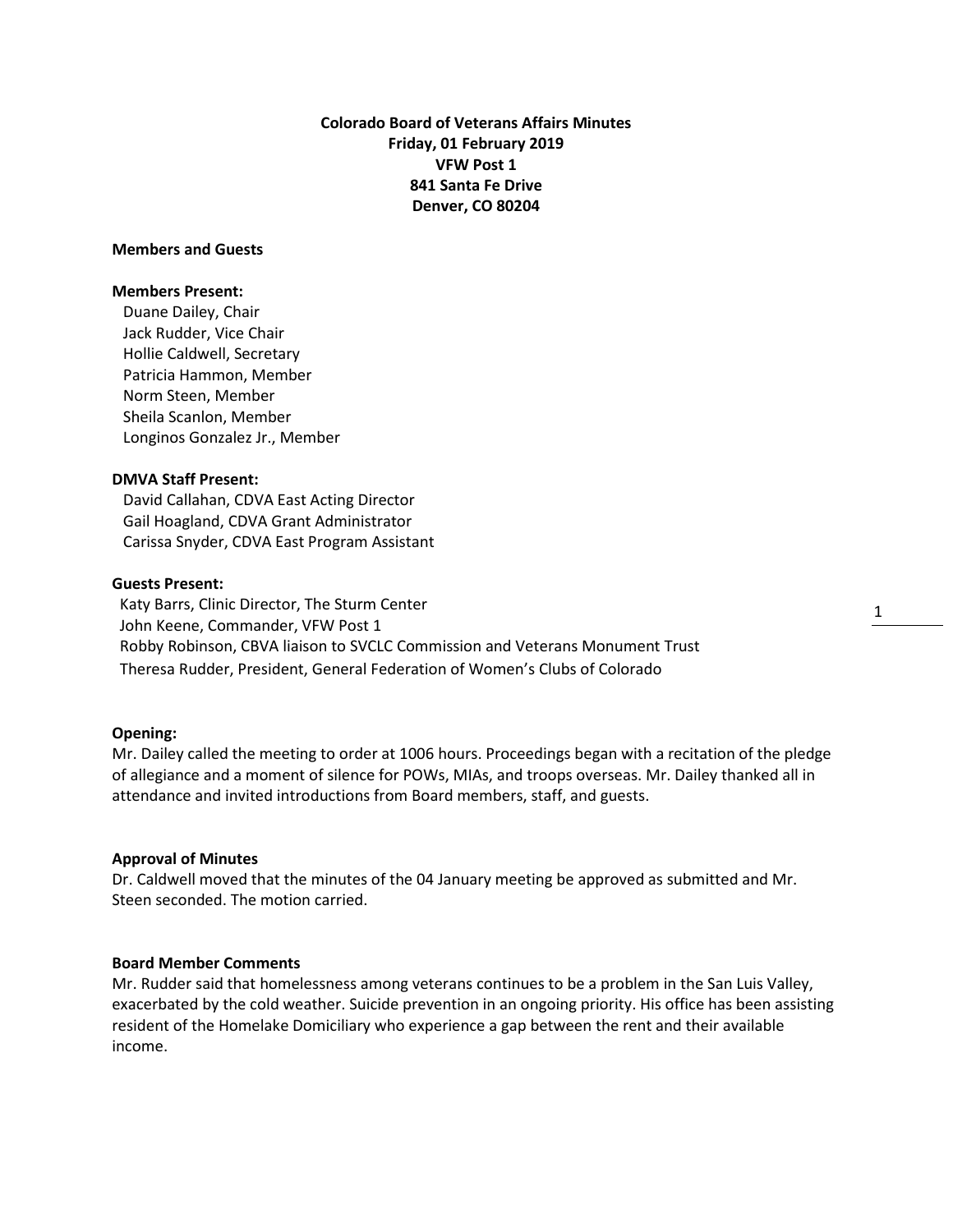Dr. Caldwell said that Porter Adventist Hospital is implementing the Columbia protocol to assist in screening for suicide risk and effective prevention. Dr. Caldwell is creating a training on this protocol to be used within the Centura Health network and will include specific screening for veterans and military.

Mr. Steen said that as a member of NACO's Veterans and Military Services Committee, he will participate on a call this week regarding nationwide strategies to reduce veteran suicide. The goal is to assemble practices to reduce the suicide rate among veterans, military, and family members. Recent proposed legislation would provide federal funding for county veterans service officers.

Ms. Scanlon said that the plan to include woman veterans in the exhibits at the Rocky Mountain Regional VAMC is to incorporate artifacts into the current displays. They are currently seeking items to include. Efforts are underway to secure funding for state Women Veterans Coordinator, which will be a dedicated position not partially allocated as a general service officer.

Ms. Hammon said a recurrent problem for veterans seeking emergency room care is that veterans assume that the hospital notifies VHA. This is not the responsibility of the hospital and veterans receive unexpected bills for emergency care. The Western Slope One Source is nearly complete including the interior and the grand opening is scheduled for 09 May. The WSOS is holding open houses to market the facility to nonprofits. Healing Waters and Comeback yoga continue to be active and well attended. Total Health Alliance of Eagle County is preparing crisis management training for first responders.

Mr. Gonzales said that El Paso County has been working to assist veterans and others adversely affected by the government shutdown. The Lindstrom CBOC in Colorado Springs will hold a mental health awareness training on 02 February.

Mr. Dailey said he attended a S.A.V.E. presentation at the Rocky Mountain Regional VAMC, which was also attended by the county veterans service officers from Arapahoe and Broomfield counties. He recommended that CDVA include S.A.V.E. in its annual training. Beginning in February the VAMC will provide a mobile veteran medical center in Grand County; this even will recur every third Tuesday for a 6-8 month trial period. The Boulder Vet Center is providing outreach to Summit County. Veterans' town halls are scheduled to be held in Frisco in and in Kremmling in April. The event will include the Summit County veteran service office, community organizations, and representations from both VBA and VHA.

## **Community Presentations**

#### VFW Post 1

Mr. Keene provided the history of VFW Post 1 and its current work in the community. The post was established in 1899 in the wake of the Spanish-American War. The intent was to advocate for and organize benefits and rights for veterans involved in overseas conflicts. Post 1 established its current location five years ago, as part of effort to modernize the organizations and increase it community involvement. They have utilized their new location in the midst of Denver's art district to display and sell veterans' art. Today they also display art from additional artists in the community, with approximately 80 percent of the wall space reserved for veterans. They offer wellness programs for veterans and families, participate in the district's First Friday events, and collaborate with a wide variety of veteran and community organizations. Long-term plans include acquisition of an apartment building to use for affordable housing for veterans.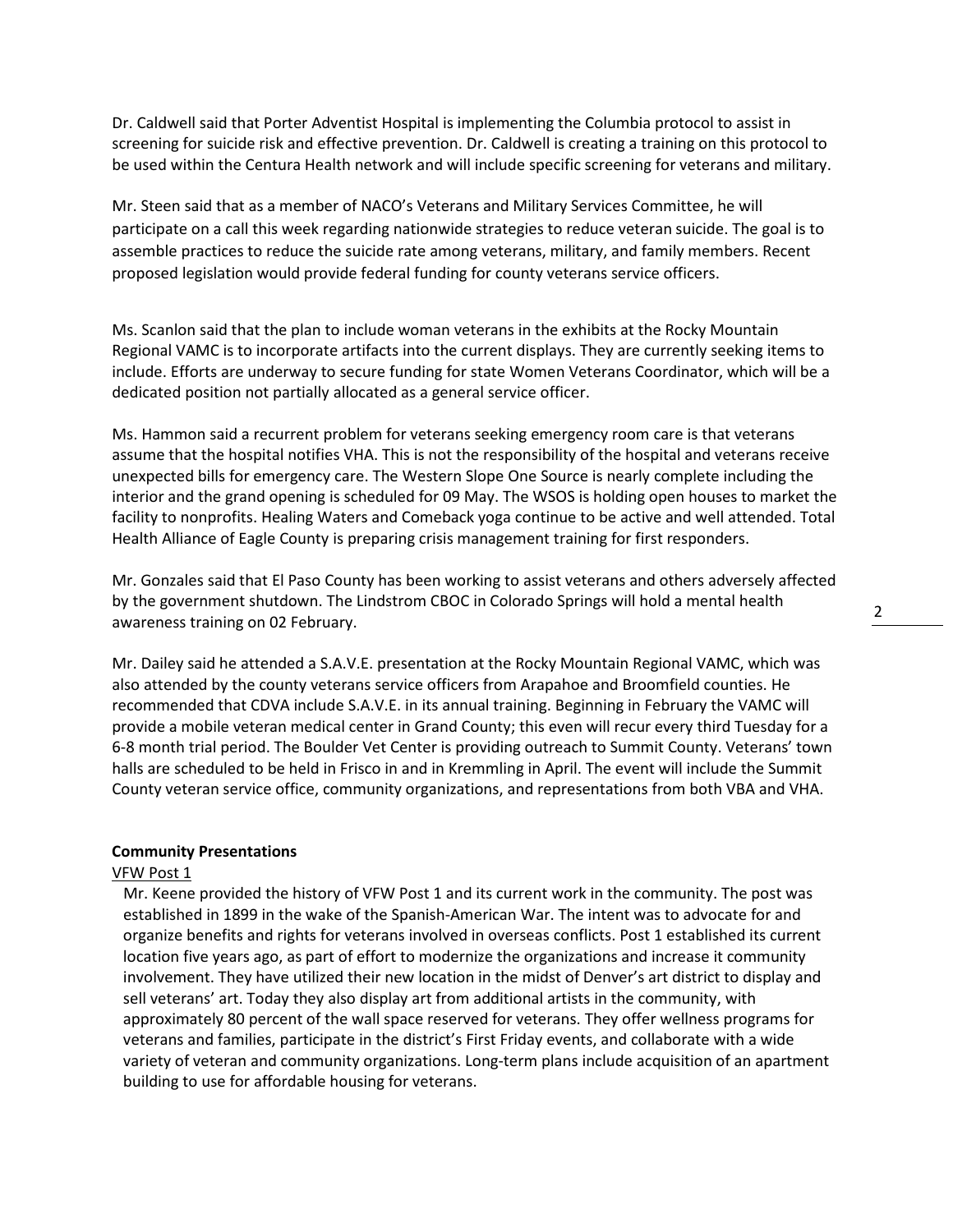## The Sturm Center

Dr. Barrs provided information on The Sturm Center. The Center is part of the University of Denver School of Professional Psychology Center designed to train students to provide direct behavioral health services to veterans, service members and their families. The Center has four missions: training, clinically relevant research, outreach and community educations, and direct clinical services. The Sturm Center clinic offers behavioral and mental health services, with a sliding scale used to increase accessibility. They can assist with DBQ's for VA claims and with the documentation necessary for discharge upgrades.

## **Reports**

Mr. Callahan said that DVA East added two new service officers in January. They are currently training and will attend NACVSO training in Nebraska in April. Ben Mestas has returned to DVA East as a state veterans service officer. James Poteet will assume his appeals specialist role full-time and be located at the VARO beginning 01 March. A position of division director for CDVA East has been announced. He will attend the Annual Women Veteran Empowerment Exposition in Houston in March. A bill is being drafted for the woman veteran license plate and sponsor are being sought. Further details from CDVA West are available in the submitted report from director Joanne Iglesias. He distributed copies of the Strategic Plan and the Board discussed whether to process with the SPI committees as confirmed. It was noted that if more than one board member serves on the same committee the meetings will need to be scribed and published.

Mr. Robinson said the Veterans Monument Trust is still soliciting bids concerning repair of thee broken light. The CDHS budget proposal concerning salary increases for SVCLC employees is pending. JBC has not yet set figures. The letter of support from the Board has been sent DMVA leadership. The Spanish Peaks SVCLC is seeking a new administrator. Groundbreaking for the transitional living facility being constructed on the Fitzsimons campus was held in December.

*The Board here recessed at 11:43 and resumed labor at 11:55.*

## **Reports**

Ms. Hoagland said that current statistics indicate that the percentages of women veterans served by each grant stream are respectively 10.4 percent and 14.8 percent for the Veterans Trust Fund Grant and for the Veterans Assistance Grant. One VTF grantee has agreed to a downward modification of their contract.

## **Discussion/Action**

There are currently four VTF grantees who are out of funds and have applied for additional funding. The requirements for additions funding is that the organization must have spent at least 65 percent of its grant by the middle of January, are in full compliance, demonstrate the need, and can provide assurance that the funds will be expended by 15 June. Requests submitted to the Board for consideration were:

American Legion Post 9, La Junta: \$2,000.00 for transportation. Mr. Gonzales moved that the funds be awarded as recommended. Mr. Rudder seconded. The motion carried.